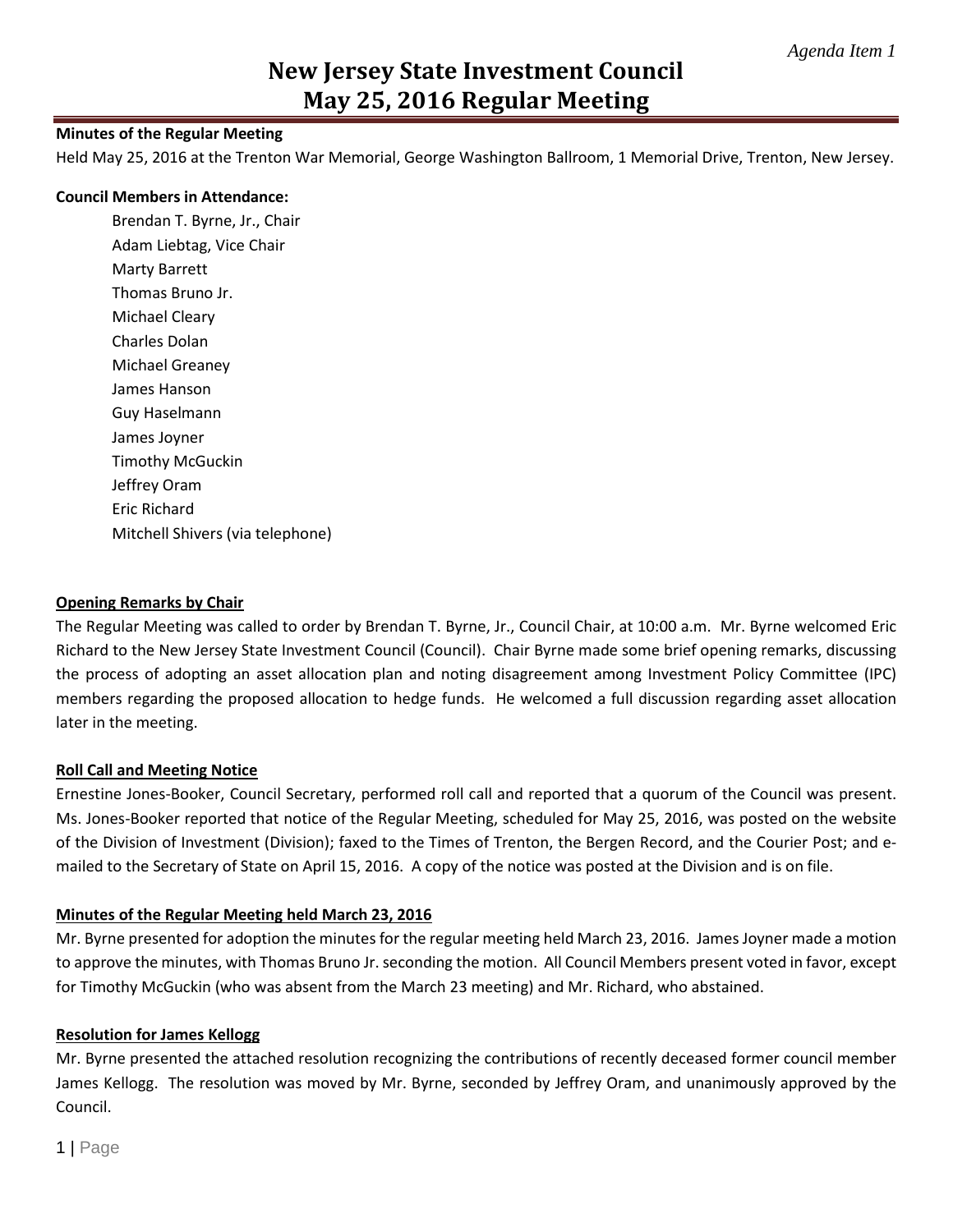## **Director's Report/Updates**

Director Christopher McDonough presented the Director's Report, reviewing capital markets, pension fund performance and current asset allocation. Guy Haselmann expressed concern regarding the sustainability of equity and fixed income prices, given historically high equity valuations and muted global economic growth. Mr. Byrne noted the heightened spread between performance in the domestic and international equity markets, as well as the abnormality of the U.S. stock market environment, with a relative few number of stocks contributing to the index's positive returns. Adam Liebtag inquired whether the benchmarks for certain asset classes should be revised, especially given the historical variance between the benchmarks and actual performance. Mr. McDonough described the process for selecting benchmarks and welcomed further discussion of the issue.

Pursuant to the Council's Alternative Investment Modification Procedures, Mr. McDonough notified the Council that the Division was no longer pursuing an investment in Advent International Global Private Equity VIII, L.P. and also notified the Council of a change in the investment manager for Regiment Capital Ltd. Pursuant to the Council's Alternative Investment Sale Procedures, Mr. McDonough notified the Council of a transfer of purchaser interests between NorthStar and Goldman Sachs entities which had the result of shifting responsibility for the approximately \$300 million remaining to be paid in connection with the Division's 2014 sale of various funds in its real estate portfolio.

Finally, Mr. McDonough provided an update on various hedge fund portfolio Initiatives undertaken by the Division over the past year. In response to Charles Dolan's inquiry as to whether the hedge fund initiatives were unduly limiting the Division's investment opportunities, Mr. McDonough replied that the Division has been able to identify certain high quality managers and strategies that meet the Division's objectives. Mr. Haselmann explained the difference between management fees and incentive fees, and Mr. Liebtag noted that, with respect to the management fee, hedge funds would need to outperform other asset classes by the amount of the fee in order to provide the same net returns. Mr. Byrne cautioned that the Division should focus on net risk-adjusted returns rather than absolute net returns.

### **Fiscal Year 2017 Annual Investment Plan Discussion**

Mr. McDonough summarized the process for developing the annual investment plan, noting that certain members of the IPC had requested that the Division perform analysis of additional asset mixes that would reduce hedge fund exposure to four percent. Deputy Director Corey Amon provided an update on return expectations for various asset classes. Mr. McDonough discussed the importance of diversification, presenting a projected cash flow analysis for the Pension Fund. In response to a question from Mr. Liebtag regarding the source of employer contribution data used in the cash flow analysis, Mr. McDonough responded that contribution numbers were obtained from the Division of Pensions and Benefits. In response to a question from James Hanson regarding the recent correlation between hedge fund returns and the S&P 500, Mr. McDonough responded that the extended bull market has made it difficult for hedge fund managers to distinguish returns during this period.

Mr. Liebtag made a motion to reduce the total target allocation in the FY17 annual investment plan for all hedge funds to a maximum of 4% in the aggregate, with the amount reduced from hedge funds to be re-allocated to non-alternative asset classes; to set the long term target range for all hedge funds in the aggregate at 0% to 4%; and to charge the Division and its consultants to present to the Council in June an annual investment plan that adheres to these maximum allocations. Mr. McGuckin seconded the motion.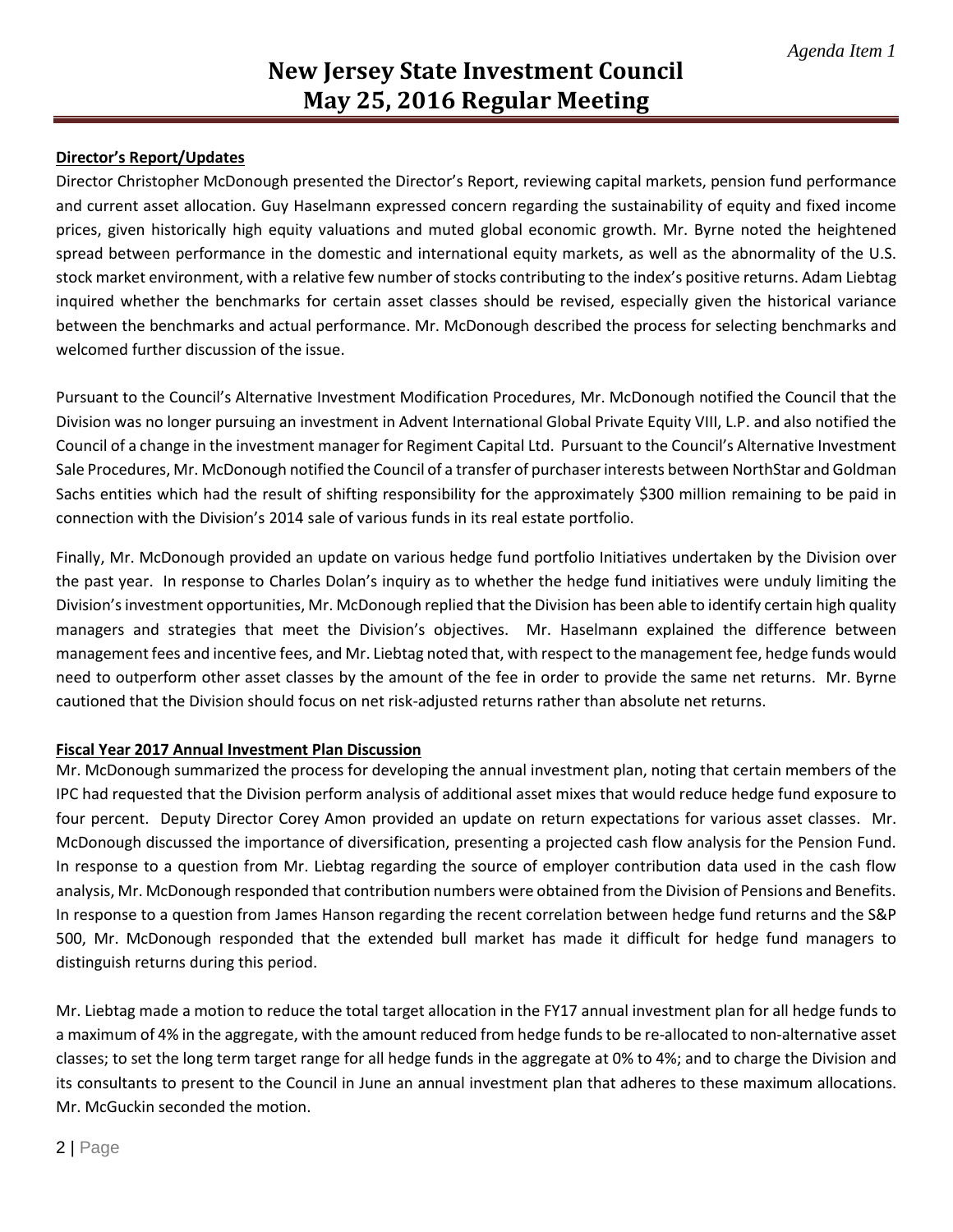Mr. Byrne questioned if the Council members proposing an aggregate cap on hedge funds had concerns with particular subclasses of hedge funds, and whether they were willing to accept increased risk and lower returns in order to attain the four percent target. He also stated his preference to table the motion in order to give Division staff a chance to develop a plan without tying its hands. Charles Dolan asked how the 4% target amount was calculated and expressed a concern that reducing the allocation to hedge funds would limit the ability of the Division to protect the fund against downside risk. Mr. Haselmann stated that adopting a cap on hedge funds leaves unanswered the critical question of where the additional dollars would be allocated, and that he could not support the motion without seeing how the entire portfolio would look. He repeated his recommendation against reallocating any additional funds to stocks and bonds. Mr. Oram also inquired how the 4% target amount was calculated, and questioned why the motion precluded reallocation to the fund's two best performing asset classes of private equity and real estate. He further stated he could not support the motion without a financial impact analysis. Mr. Hanson acknowledged that investments in hedge funds were an appropriate subject of review and discussion, but questioned the benefit of adopting a cap and limiting alternative allocations without letting the established process play out. Mitchell Shivers opined that hedge funds continue to serve an important purpose as a means of diversification, despite their recent underperformance.

Mr. Richard spoke in favor of the motion, citing various published reports concluding that hedge fund performance did not justify the fees charged and giving examples of other public funds reducing their exposure to hedge funds. He stated that the fund's allocation to alternative investments was greater than that of other states. Mr. Bruno agreed with Mr. Richard, noting that many PERS members have asked for a zero percent allocation to hedge funds, in large part due to the fees being paid to hedge fund managers. Mr. Joyner concurred with the other union representatives, and Marty Barrett also spoke in favor of the motion, stating that he was looking forward to reviewing the analysis to be performed by the Division and its consultants using the new numbers. Mr. Liebtag explained that the purpose of his motion was to send a clear message and direction to change the course of investment with a substantial reduction in the allocation to hedge funds. He noted that the proposed 4% target was consistent with the average allocation for public pension funds as reported by industry surveys, and the lower target would encourage the Division to focus its hedge fund investments on the highest performing funds. He stated that hedge funds were inferior investments due to high fees and poor performance, and encouraged the Division to manage more investments in house.

Mr. McDonough disputed the assertion that public funds as a whole were moving away from hedge funds and objected to recent editorials claiming that alternative investments did not add value to the portfolio. Kristen Doyle of Aon Hewitt presented survey data comparing the pension fund's alternative investment allocation to that of other public pension funds. Deputy Attorney General Pamela Morone reminded the Council that its actions needed to be consistent with the fiduciary duties of the Council and the Director.

Mr. Byrne asked Mr. Liebtag if he would be willing to table his motion in order to provide Division staff with an opportunity to perform a proper analysis. Mr. Liebtag declined, responding that the motion does not call for adoption of an annual investment plan but instead was intended to direct Division staff and its consultants to create a FY17 annual investment plan that adheres to the proposed maximum allocation to hedge funds. He asserted that the motion was consistent with the Division's and the Council's fiduciary responsibilities and did not preclude the Division from presenting the Council with all of its best ideas.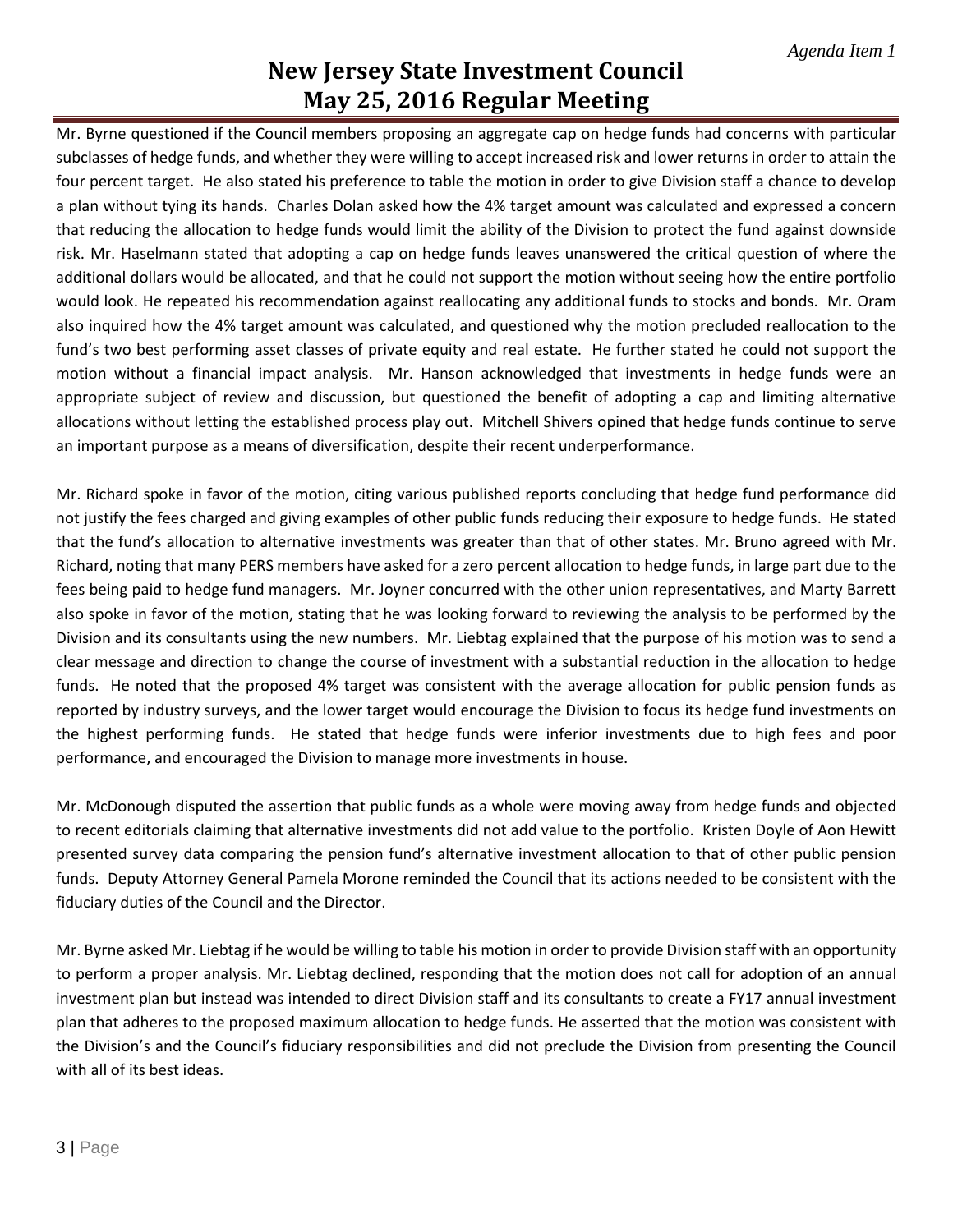Ms. Jones-Booker called for a roll call vote on the motion, with Council members Barrett, Bruno, Cleary, Joyner, Liebtag, McGuckin and Richard, voting in favor of the motion, and Council members Byrne, Dolan, Greaney, Hanson, Haselmann, Oram and Shivers voting against the motion. The motion failed as a tie vote.

## **Private Real Estate Overview Presentation by RV Kuhns**

Dan Krivinskas and Joseph Jehl of RV Kuhns discussed the role of private real estate in the pension fund's portfolio, provided a snapshot of the fund's current real estate investments, and summarized portfolio performance. In response to a question from Mr. Bruno, Mr. Krivinskas explained the fees associated with certain types of real estate investments.

## **Real Estate Investments**

## *Focus Healthcare Partners Fund I*

Kevin Higgins of the Division and Mr. Jehl presented an investment of \$100 million in Focus Healthcare Partners Fund I, a fund focused on senior housing. Mr. Higgins discussed the reputation and experience of the fund's manager, its national platform, its performance track record, alignment of interest, and material terms of the investment. In response to Mr. Liebtag's question whether the property would house residents receiving government assistance, Mr. Higgins replied that the fund's properties were primarily private pay. In response to Mr. Liebtag's inquiry whether any of the fund's properties were within New Jersey, Mr. Higgins responded that there were no New Jersey properties currently in the fund's portfolio or in its pipeline. Chair Byrne reported that the IPC had reviewed the investment and was satisfied that appropriate and adequate due diligence had been performed.

## **Private Equity Investments**

## *SONJ Private Opportunities II, L.P. Fund*

Robin Clifford of the Division and Michelle Davidson of TorreyCove Capital Partners presented an additional investment of \$500 million in SONJ Private Opportunities II, L.P., a private equity separate account managed by Black Rock Private Equity Partners. Ms. Clifford described the fund's strong track record, attractive terms, and ability to leverage resources and gain venture capital exposure. Michael Cleary inquired about the difference in IRR between Fund I and II, to which Ms. Davidson and Jason MacDonald of the Division responded that the prior fund's vintage year was during the difficult investment environment of 2006-08. Mr. Dolan asked how the Division's aggregate investment in BlackRock compares to its investment with other fund managers. Mr. MacDonald responded that the size of the investment is misleading, because the Division has the ability to veto investments. Mr. McDonough indicated that the investment with BlackRock would be the Division's third largest. Chair Byrne reported that the IPC had reviewed the investment and was satisfied that appropriate and adequate due diligence had been performed.

## **Report of Soft Dollar Expenditures/Brokerage Commission**

Susan Sarnowski reported on the Division's soft dollar arrangements, which are arrangements governed by Section 28(e) of the Securities and Exchange Act of 1934 under which brokers allocate a percentage of commissions paid by the Division to pay for research and trading services on behalf of the Division. Ms. Sarnowski reported that expenditures were expected to decrease from FY15 to FY16.

### **Treasurer's Report**

Dr. Roger Cohen of the State Treasurer's office reported on the State's labor and housing markets and revenue estimates. In response to a question from Mr. Barrett regarding the status of State contributions to the pension fund, Dr. Cohen responded that revised revenue forecasts were not expected to affect the State's planned contribution.